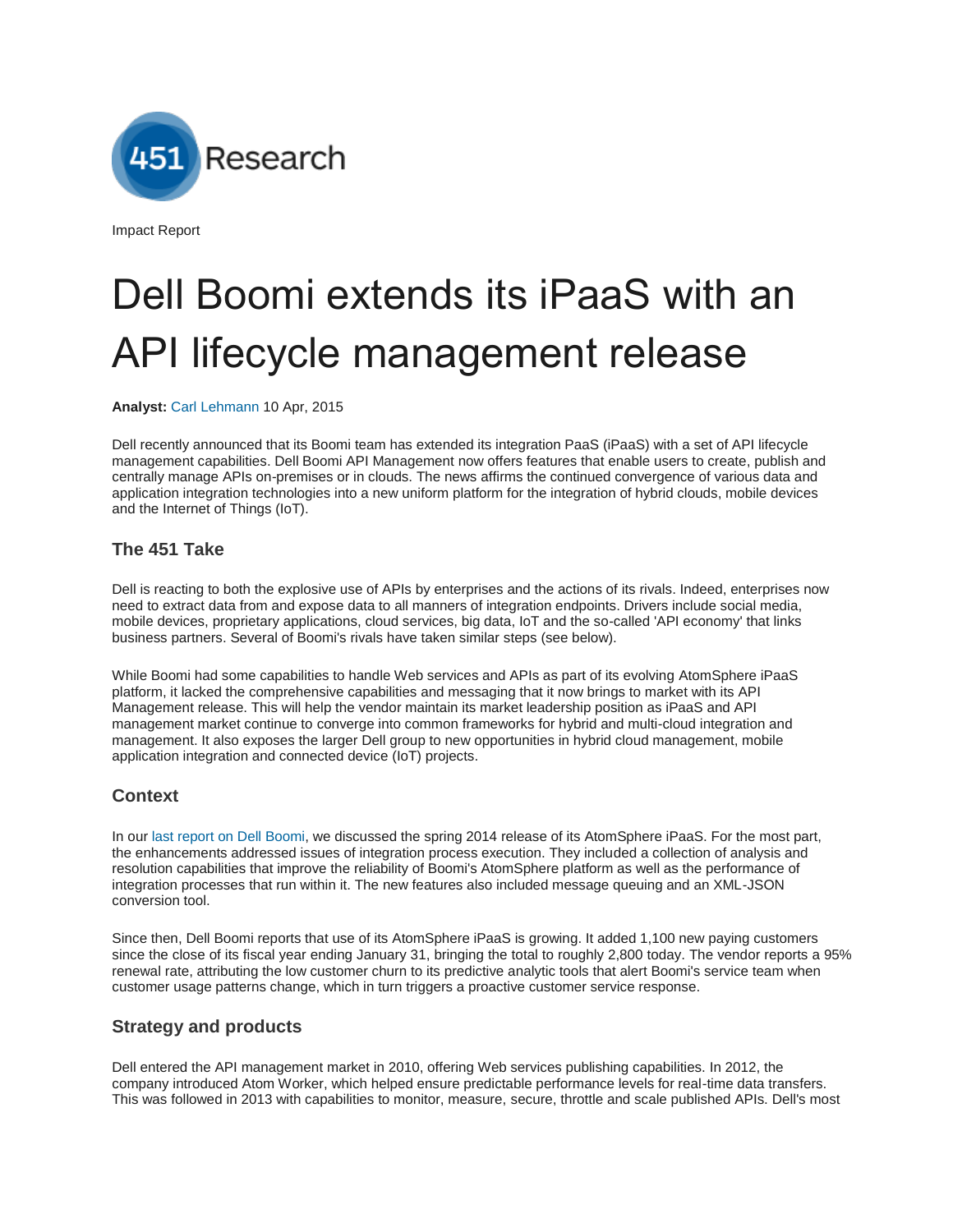recent offering extends its API management capabilities to enable API lifecycle management – features that control the phased evolution of APIs (e.g., design, develop, test, integrate, deploy, manage, monitor and archive/retire).

Overall, Boomi's new API Management release enables developers to create version-controlled APIs to expose a set of REST or SOAP endpoints. Once created, an API can be attached and deployed to Atoms (Boomi's term for an integration process) in the same way that Atom integration processes are deployed. The AtomSphere iPaaS platform automatically generates a WSDL for each deployed SOAP API, as well as a Swagger specification file for each deployed REST API.

API Management also includes features that enable developers to create, publish and centrally manage APIs. To create APIs, Boomi crafted a set of service development and design tools. They extend its existing visual interface for integration process designs, which enables APIs to be configured rather than coded. Notable API Management enhancements include API Design, which enables developers to quickly design APIs from an existing set of Web services with features that aggregate them so they can be centrally managed; it includes version control to ensure backward compatibility to prior designs. Developers can create APIs from new or existing Boomi integration processes (Atoms). API Generate can modernize legacy Web services for centralized management. It enables developers to import legacy SOAP service descriptions and turn them into Web services that can be added into any API and exposed to consumers. Boomi claims that this capability can be executed by developers in less than 30 minutes.

To publish APIs, Boomi designed capabilities that enable developers to expose any endpoint as a Web service, including HTTP (SOAP/REST), FTP sites, databases, legacy applications, cloud and mobile applications. As with Boomi's existing Atom integration process deployments, APIs can be deployed either on-premises or in clouds. To manage APIs, the company equipped its AtomSphere iPaaS with features to control traffic, monitor response times and respond to errors. APIs can be deployed and monitored in any cloud service or on-premises platform via a single-pane-of-glass management console. Boomi also developed a new API gateway that provides a centralized method for authentication and accessibility for services. The API Management release can be purchased alone or be combined with other offerings.

Boomi notes that one of its core competitive differentiators is that it avoided acquiring third-party technology that can create compatibility and integration challenges. Its technology was built organically, offering a common look and feel and consistent navigation between products that can capitalize on what the vendor refers to as 'economies of skill' that increase developer productivity.

We believe that Boomi can pay greater attention to API testing. Like several other API lifecycle management providers, it does not include API testing as part of its current offering. This is a capability that can be [quickly](https://451research.com/report-short?entityId=84086)  [remedied through partners.](https://451research.com/report-short?entityId=84086) The cost of the API Management release was not disclosed, but we expect the pricing model to be similar in structure to most of its rivals. Boomi feels that the maturity of its offering and its proven track record enables it to justify slightly higher prices.

### **Customers**

Dell Boomi reports that since 2010, the number of customers using its AtomSphere iPaaS to enable and manage APIs in various ways has grown to more than 650. It notes several unnamed reference accounts for the latest API Management release in the pharmaceutical, insurance and telecom industries.

The company is also positioning API Management as a means to develop mobile apps and establish a secure and scalable environment for analyzing and acting on real-time information generated by various devices as part of IoT strategies. It is partnering with Deloitte to expand into various IoT-connected device markets.

### **Competition**

The rivalry in the iPaaS and API management sectors is growing. In recent months, we have published several reports on vendors making similar strategic additions to their respective product portfolios. These include: [WaveMaker's container approach](https://451research.com/report-short?entityId=84462) to rapid application PaaS includes API management; [Talend is readying its data](https://451research.com/report-short?entityId=84421)[integration platform](https://451research.com/report-short?entityId=84421) for the cloud with its own iPaaS that will also include API management in future releases; [Informatica defines a framework](https://451research.com/report-short?entityId=84384) to include API integration in its iPaaS Cloud; an[d Cloud Elements may be the](https://451research.com/report-short?entityId=83992)  [missing link](https://451research.com/report-short?entityId=83992) between iPaaS and API management.